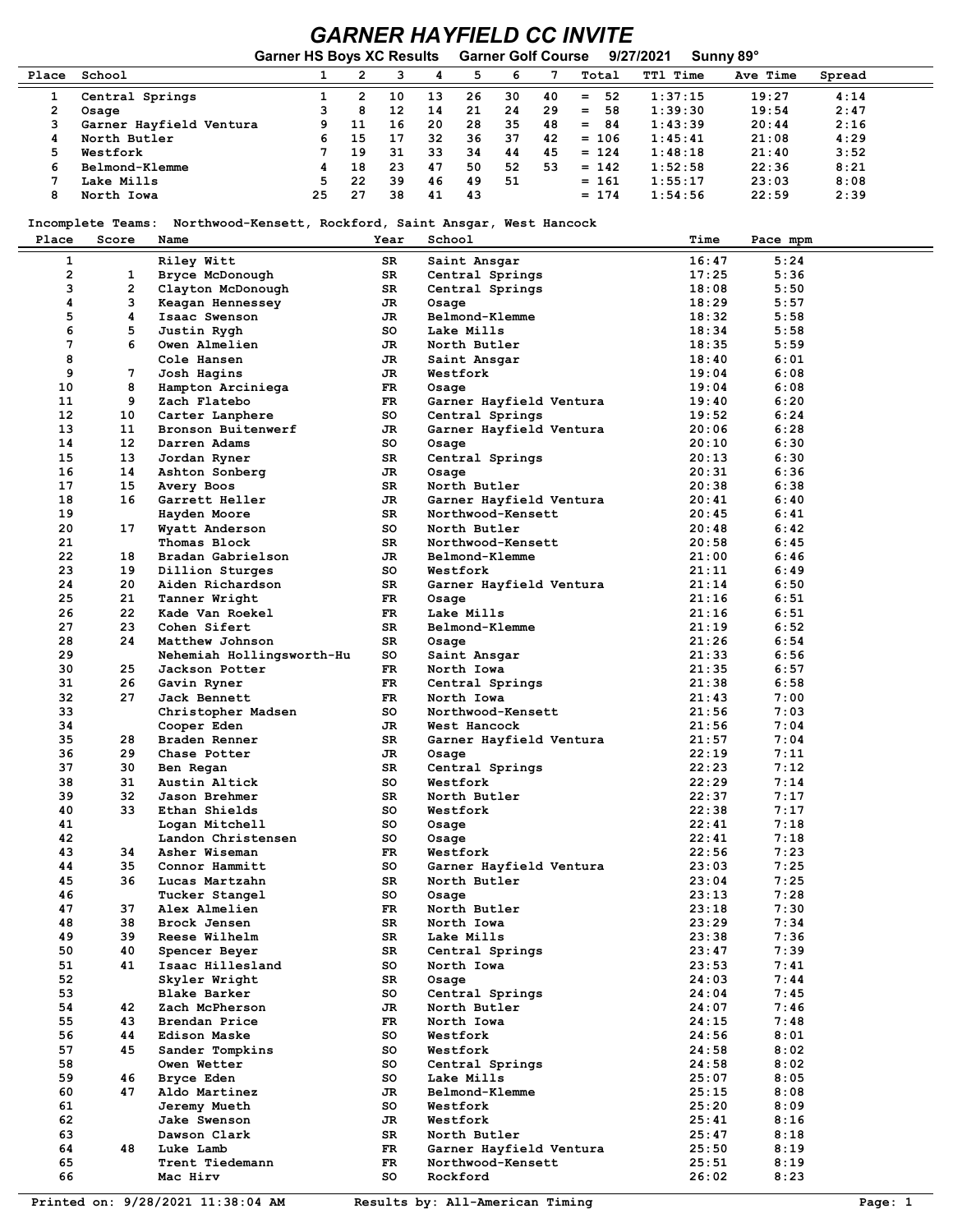## *GARNER HAYFIELD CC INVITE*

|       |       | <b>Garner HS Boys XC Results</b> |           | <b>Garner Golf Course</b> | 9/27/2021 | Sunny 89° |          |  |
|-------|-------|----------------------------------|-----------|---------------------------|-----------|-----------|----------|--|
| Place | Score | Name                             | Year      | School                    |           | Time      | Pace mpm |  |
| 67    | 49    | Geraldo Vazquezperez             | JR        | Lake Mills                |           | 26:42     | 8:36     |  |
| 68    | 50    | Dalton Clark                     | SR        | Belmond-Klemme            |           | 26:52     | 8:39     |  |
| 69    |       | Evan Hinders                     | so        | West Hancock              |           | 26:54     | 8:39     |  |
| 70    |       | Parker Eisentrager               | so        | Westfork                  |           | 26:59     | 8:41     |  |
| 71    |       | Cooper Wymore                    | FR        | Central Springs           |           | 27:00     | 8:41     |  |
| 72    |       | Logan Corcoran                   | so        | Central Springs           |           | 27:02     | 8:42     |  |
| 73    |       | Ethan Beals                      | SR.       | Central Springs           |           | 27:04     | 8:43     |  |
| 74    | 51    | Alejandro Vazquezperez           | FR        | Lake Mills                |           | 27:20     | 8:48     |  |
| 75    |       | Sean Nielsen                     | so        | North Butler              |           | 27:23     | 8:49     |  |
| 76    |       | Seth Fairholm                    | so        | North Butler              |           | 28:53     | 9:18     |  |
| 77    | 52    | Aaron Sepulveda                  | SR.       | Belmond-Klemme            |           | 30:53     | 9:56     |  |
| 78    |       | Ben Van Genderen                 | FR        | North Butler              |           | 31:22     | 10:06    |  |
| 79    |       | Drake Nielsen                    | so        | North Butler              |           | 32:25     | 10:26    |  |
| 80    |       | Brian Nunez                      | FR        | Saint Ansgar              |           | 36:27     | 11:44    |  |
| 81    |       | Bryce Nagel                      | <b>SO</b> | North Butler              |           | 36:42     | 11:49    |  |
| 82    | 53    | Jakob Williams                   | <b>SR</b> | Belmond-Klemme            |           | 36:53     | 11:52    |  |